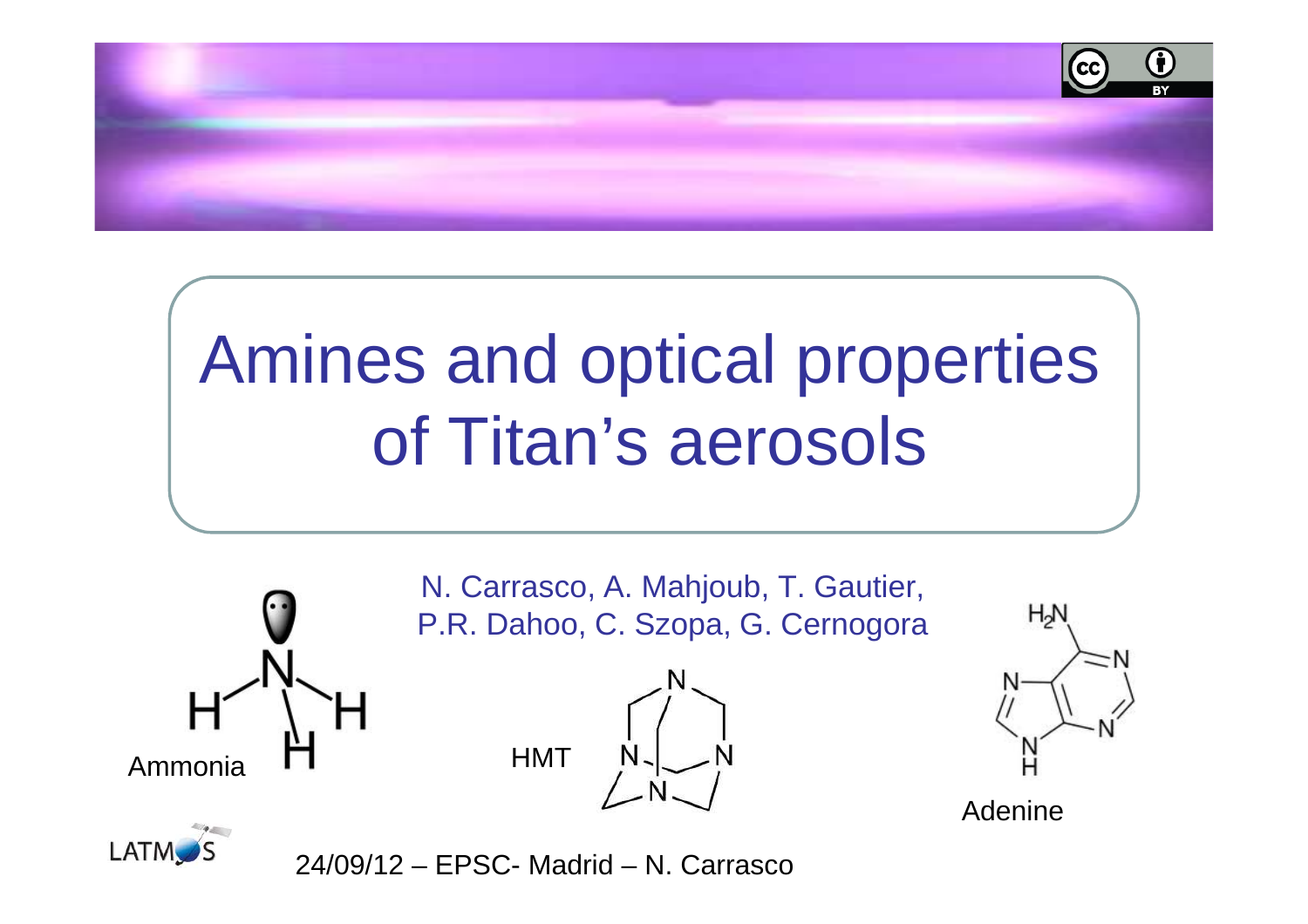

# Which Nitrogen form in Titan aerosols ?

- Aerosols layer in the high atmosphere
- The ACP analysis confirmed a high N-content in the nuclei
- But no further data on the chemical environment of nitrogen in the aerosols



Credits: NASA/JPL/Space Science Institute

- → What is its main chemical form?
- $\rightarrow$  How does it affect the aerosols optical properties ?

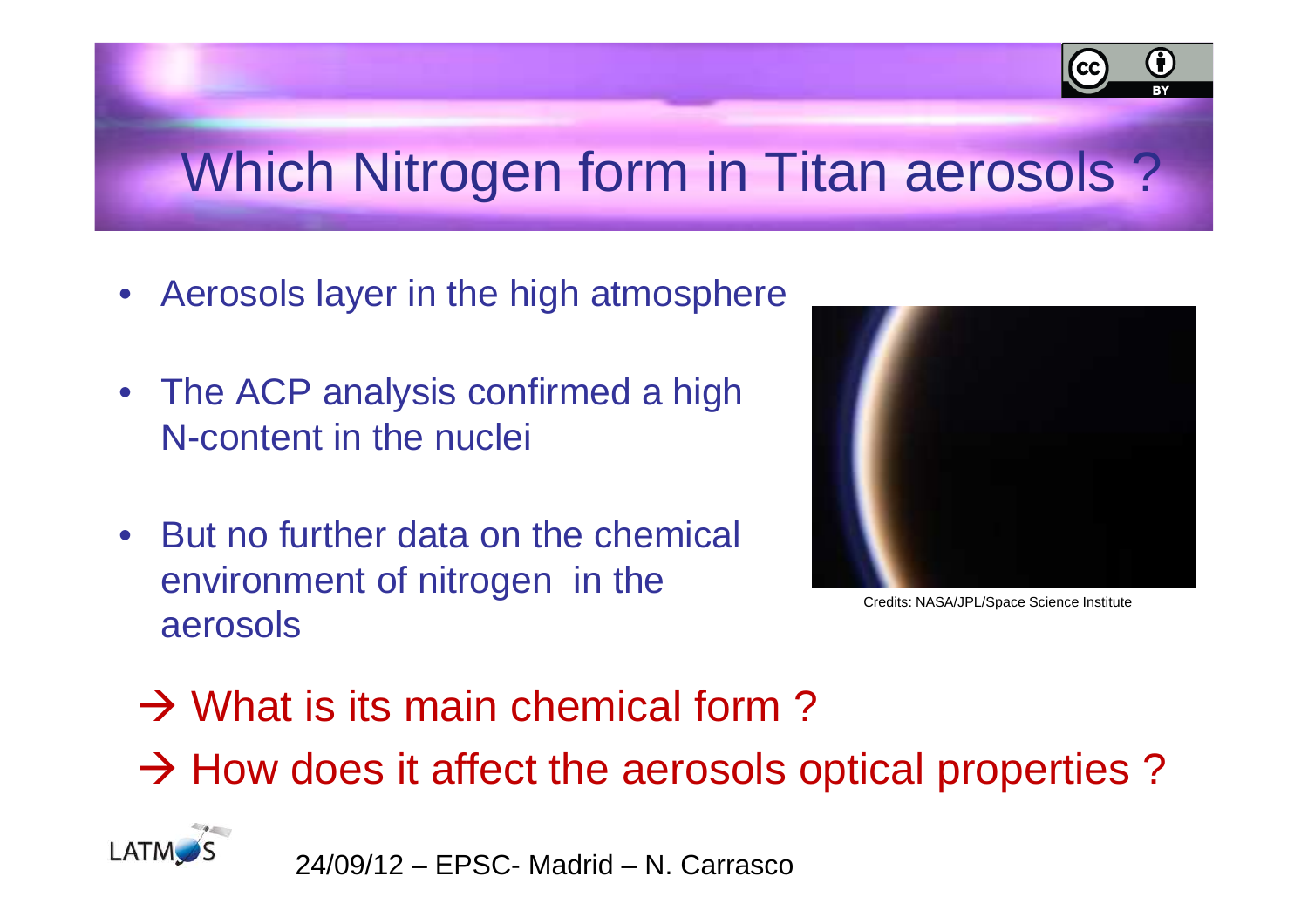

### Synthesis of aerosols analogues



#### PAMPRE experimental Set-up

- 2 hours
- $\bullet$  P = 0.9 mbar
- Power = 30W
- T= room-Temp
- $\bullet$  Gas mixture: N $_2$ :CH $_4$ 0%  $<$  CH $_{4}$   $<$  1  $_{4}$  < 10%

Tholin thin film on Silicon substrates: thickness  $<$  1 µm

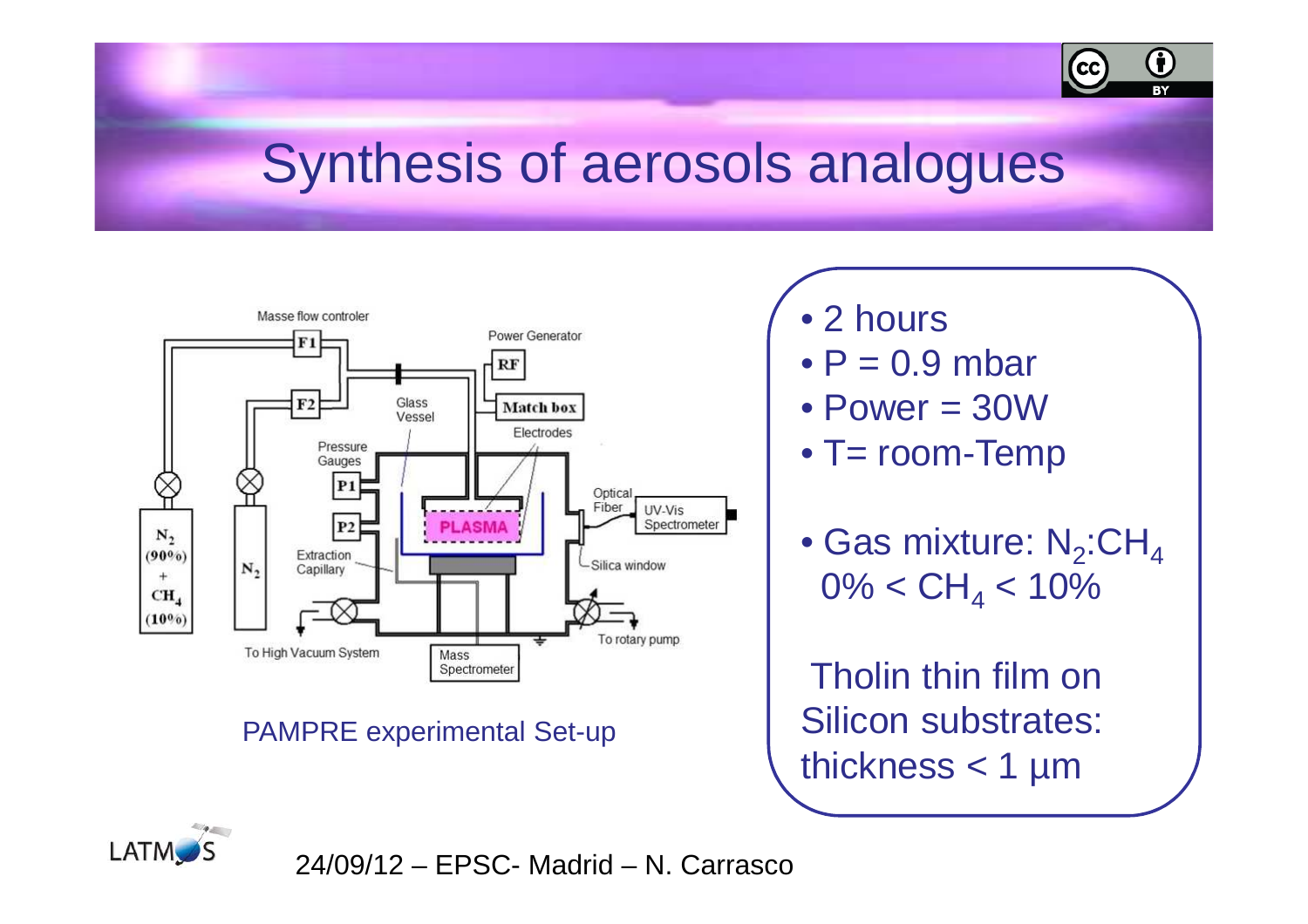### Optical indices in UV-Vis: ellipsometry

### ex-situ characterisation: Spectroscopic ellipsometry



$$
\rho = \frac{r_p}{r_s} = \tan(\psi) e^{i\Delta}
$$

complex reflectance ratio

G

l cc

Linearly polarized light incident at an oblique angle onto the sample. The reflected light from the sample surface is, in general, elliptically polarized.

rp: parallel polarized light rs: perpendicular polarized light

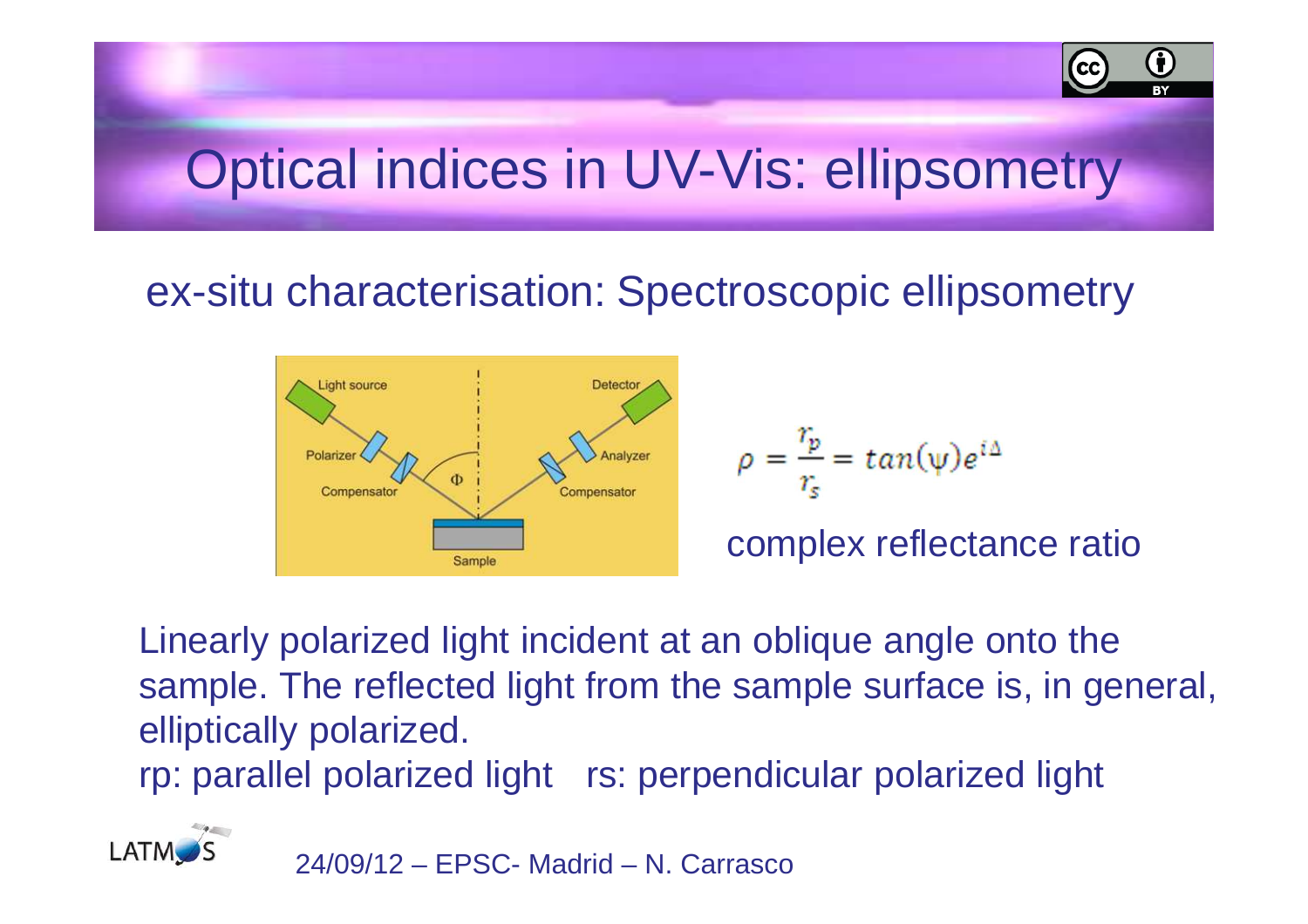

### Optical indices in UV-Vis: ellipsometry

Modeling: Measured <sup>ψ</sup> and <sup>∆</sup> are compared with <sup>ψ</sup> and <sup>∆</sup> calculated by <sup>a</sup> multilayer model (CompleteEASE© software)as function of n  $(\lambda)$  and k  $(\lambda)$ 



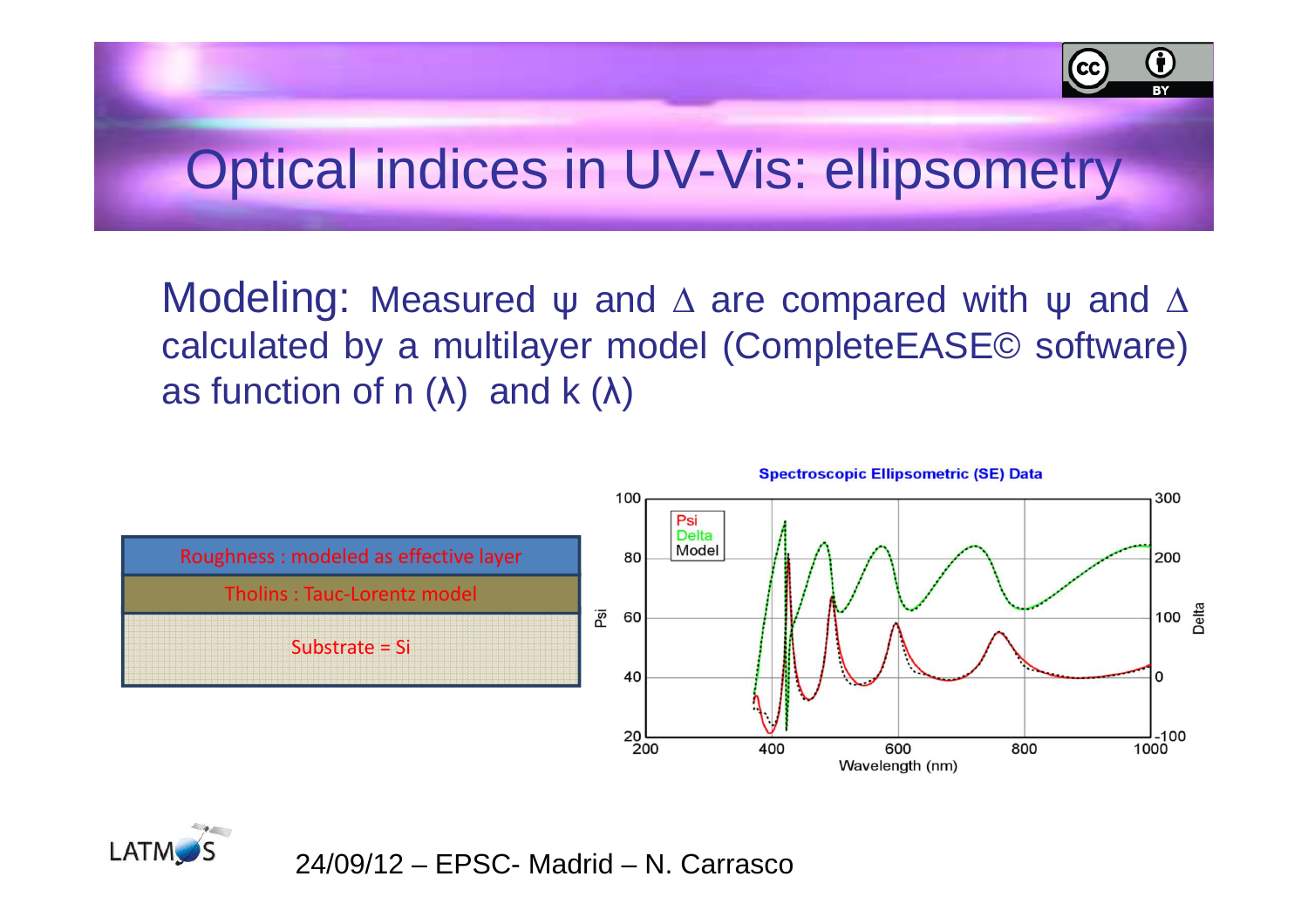

### Optical indices in UV-Vis: ellipsometry



- $\bullet~$  Tholins UV-Vis absorption decreases with [CH $_4]_0$
- Which function responsible for UV absorption ?

24/09/12 – EPSC- Madrid – N. Carrasco

**LATM**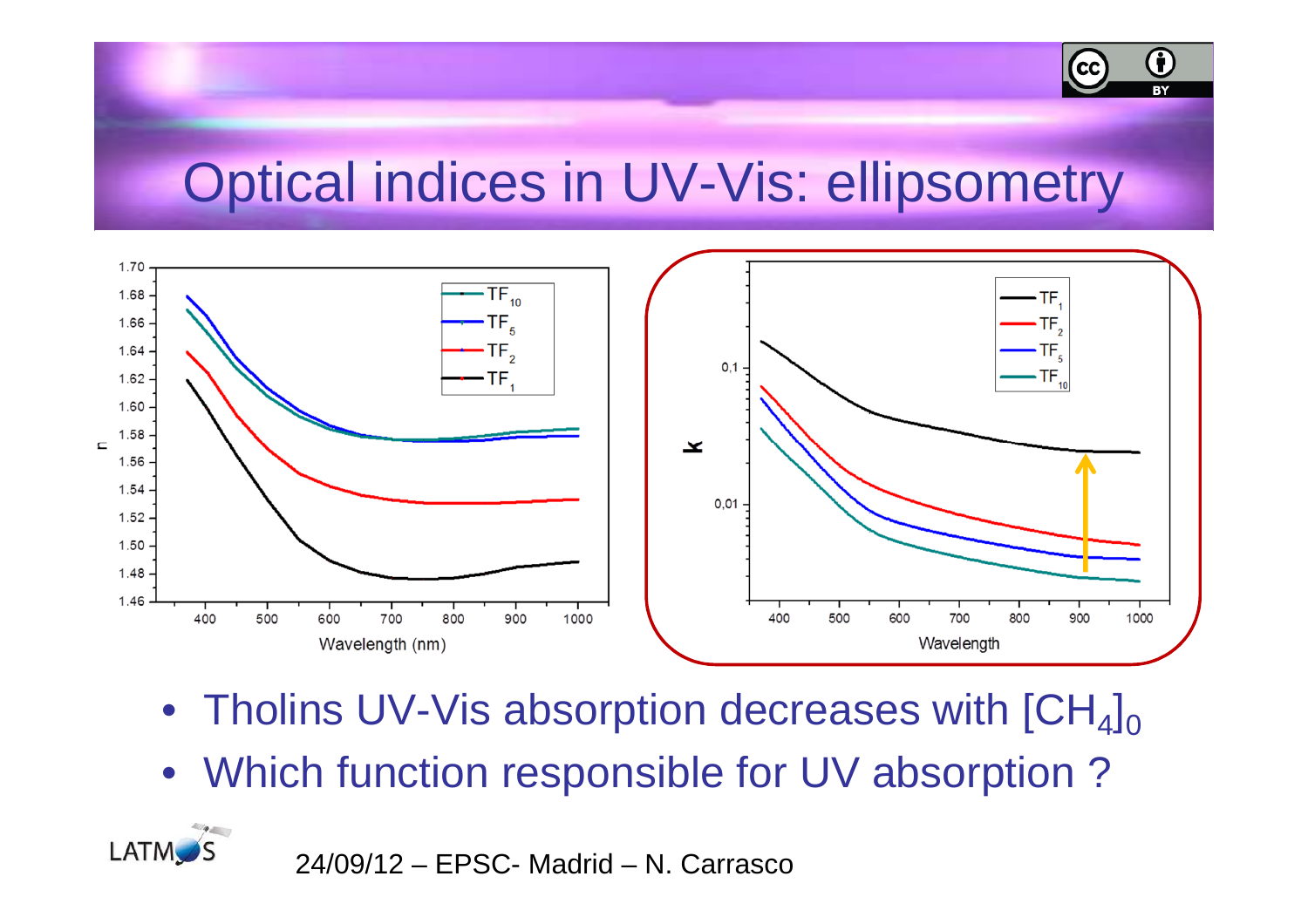#### Œ (cc`  $\overline{\mathbf{B}}$ N-bearing function

 $\bullet~$  Elemental analysis: N-content increases in TF $_1$ 



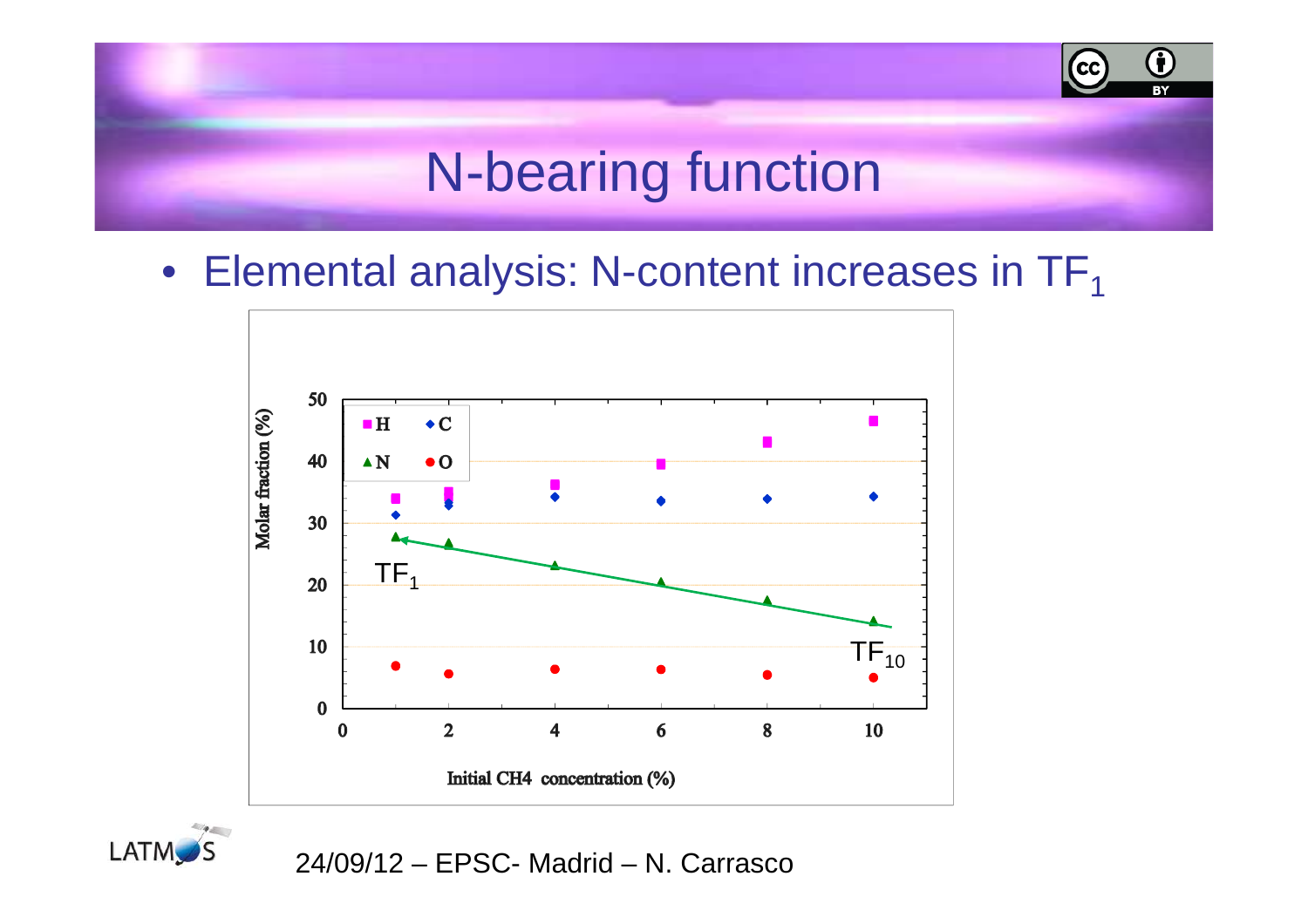

### Infra-red absorption analysis



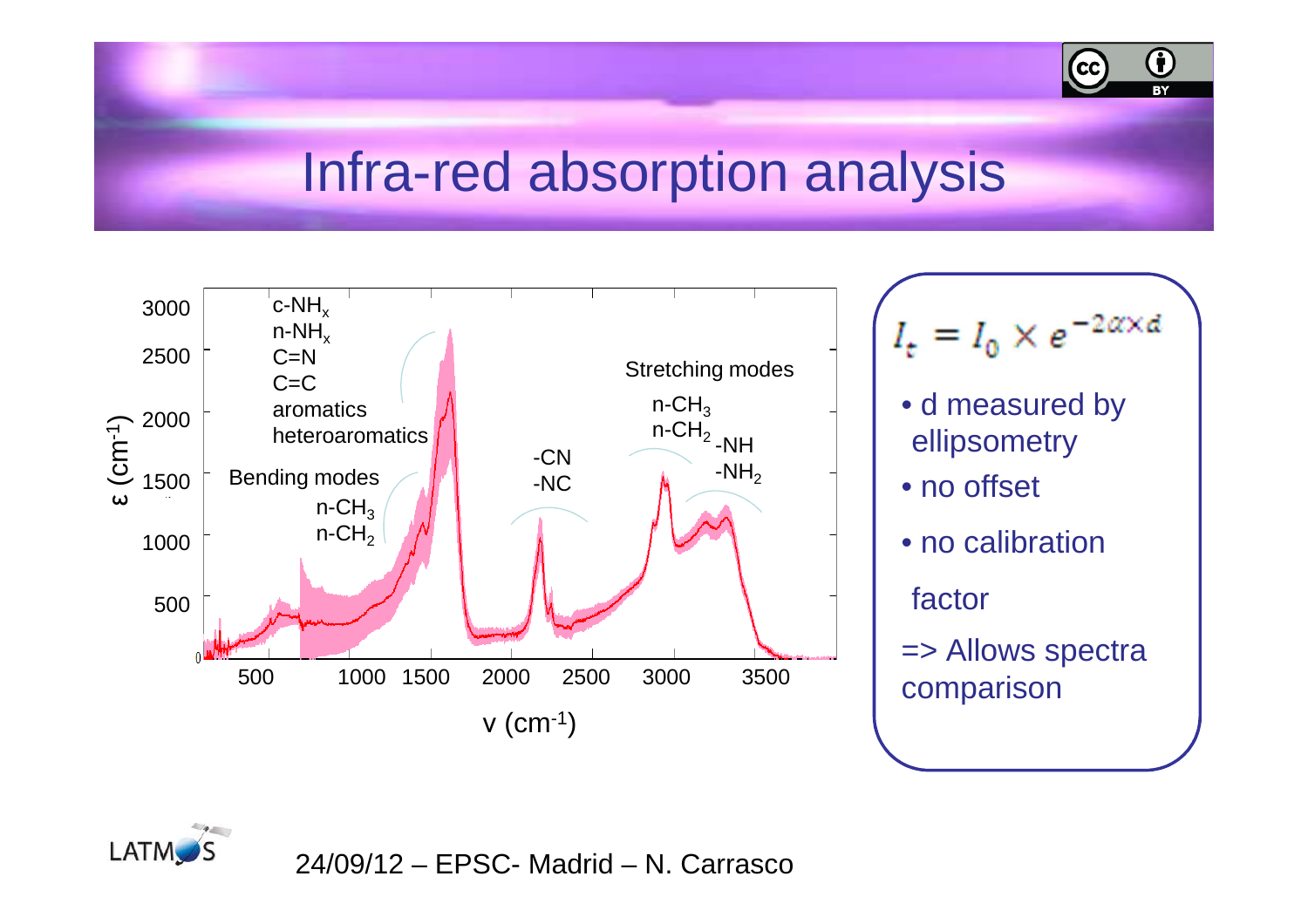

### Infra-red absorption analysis



#### Amine-rich tholins at lower CH $_{\rm 4}$  $_4$  percentage

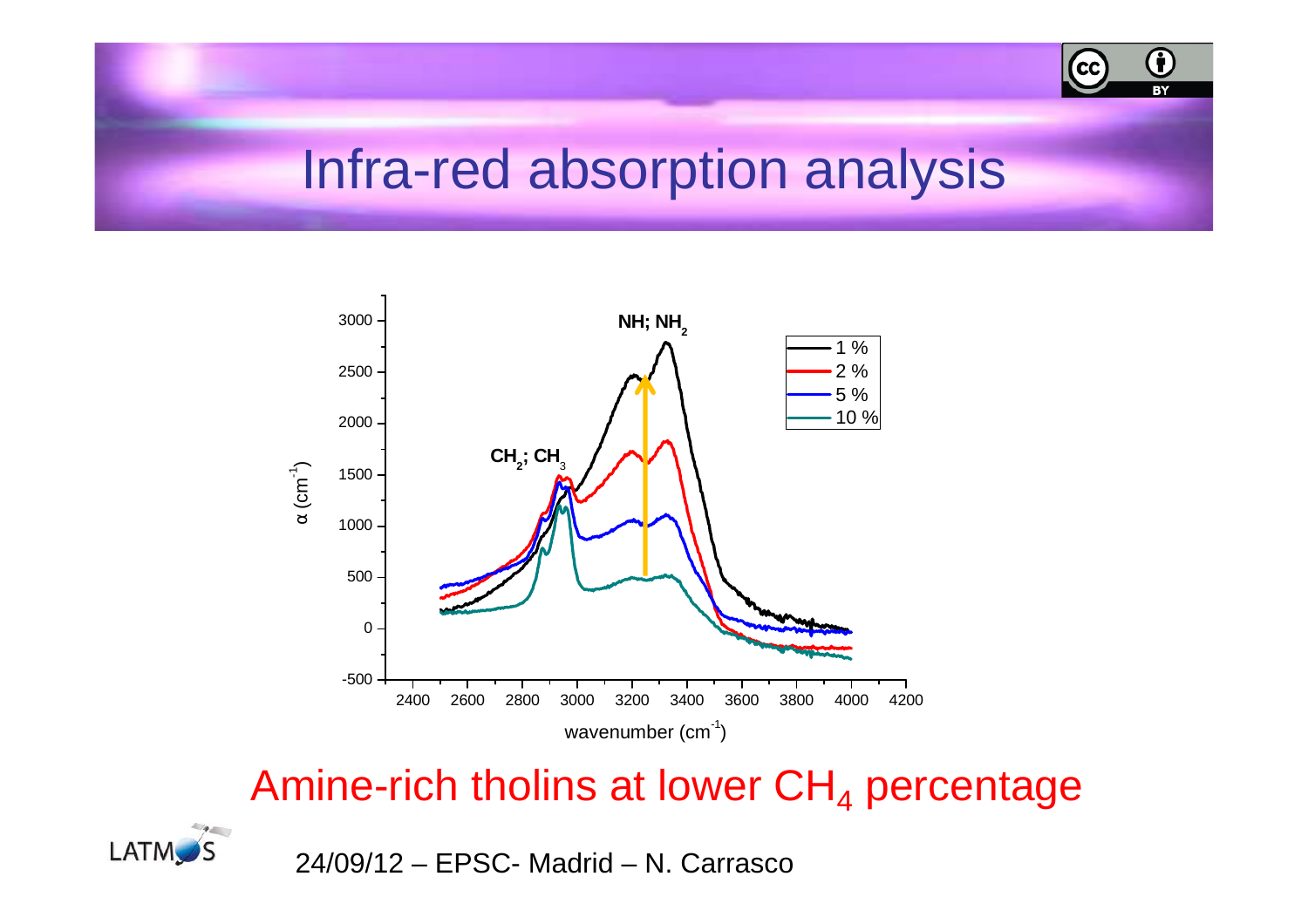#### Œ (cc

### Comparison with Voyager and Cassini/VIMS observations.



- The NH amine n->σ<sup>\*</sup> transition leads to an increase of k
- In agreement with amine-rich aerosols in Titan**LATM**S 24/09/12 – EPSC- Madrid – N. Carrasco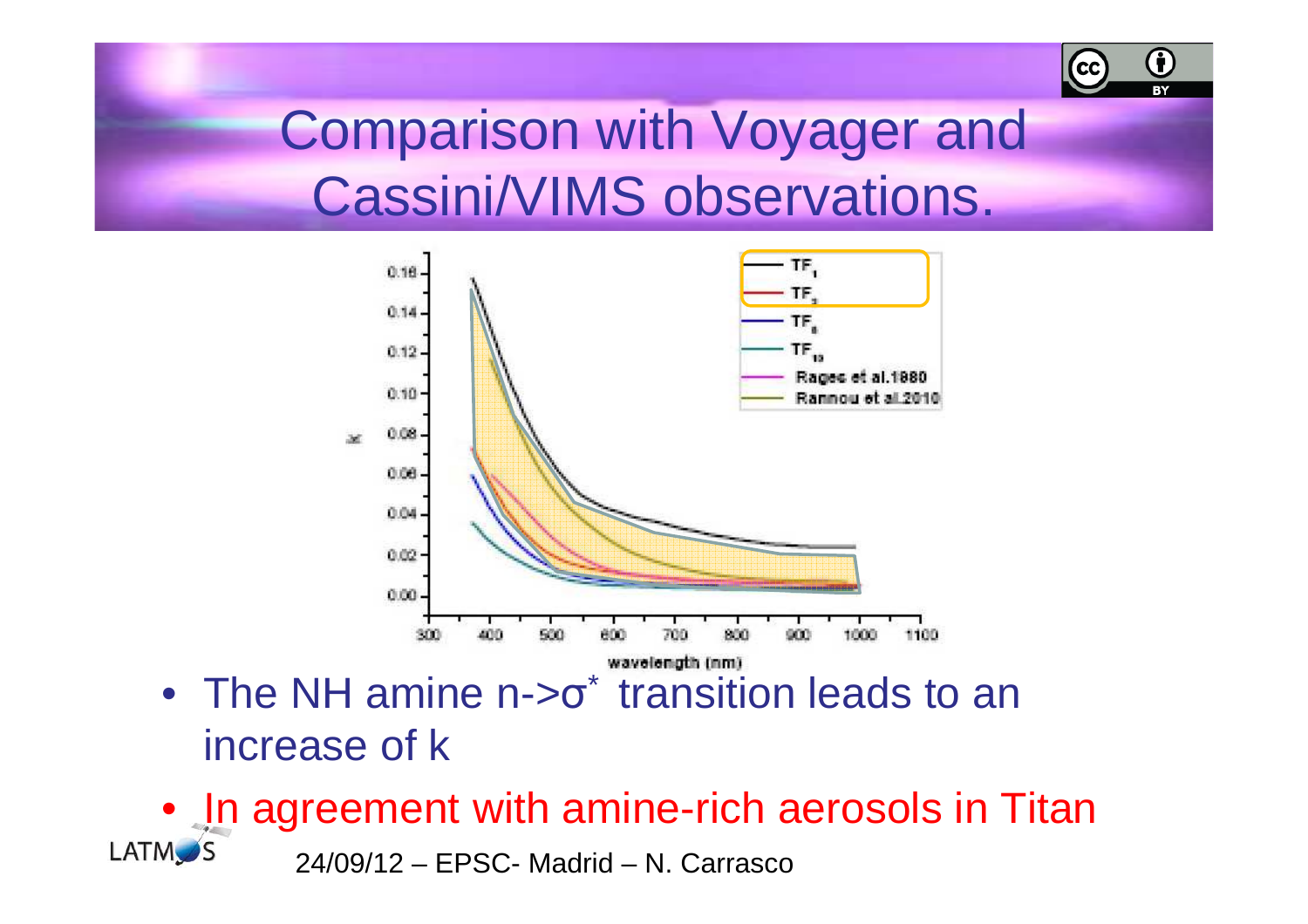## HMT in Titan aerosols

G



- $\bullet$ NMR analysis by He et al. 2012, Icarus
- HMT as major compound in Titan aerosol •analogues
- Also detected in cometary ice analogues  $\bullet$ Vinogradoff et al. 2011, A&A